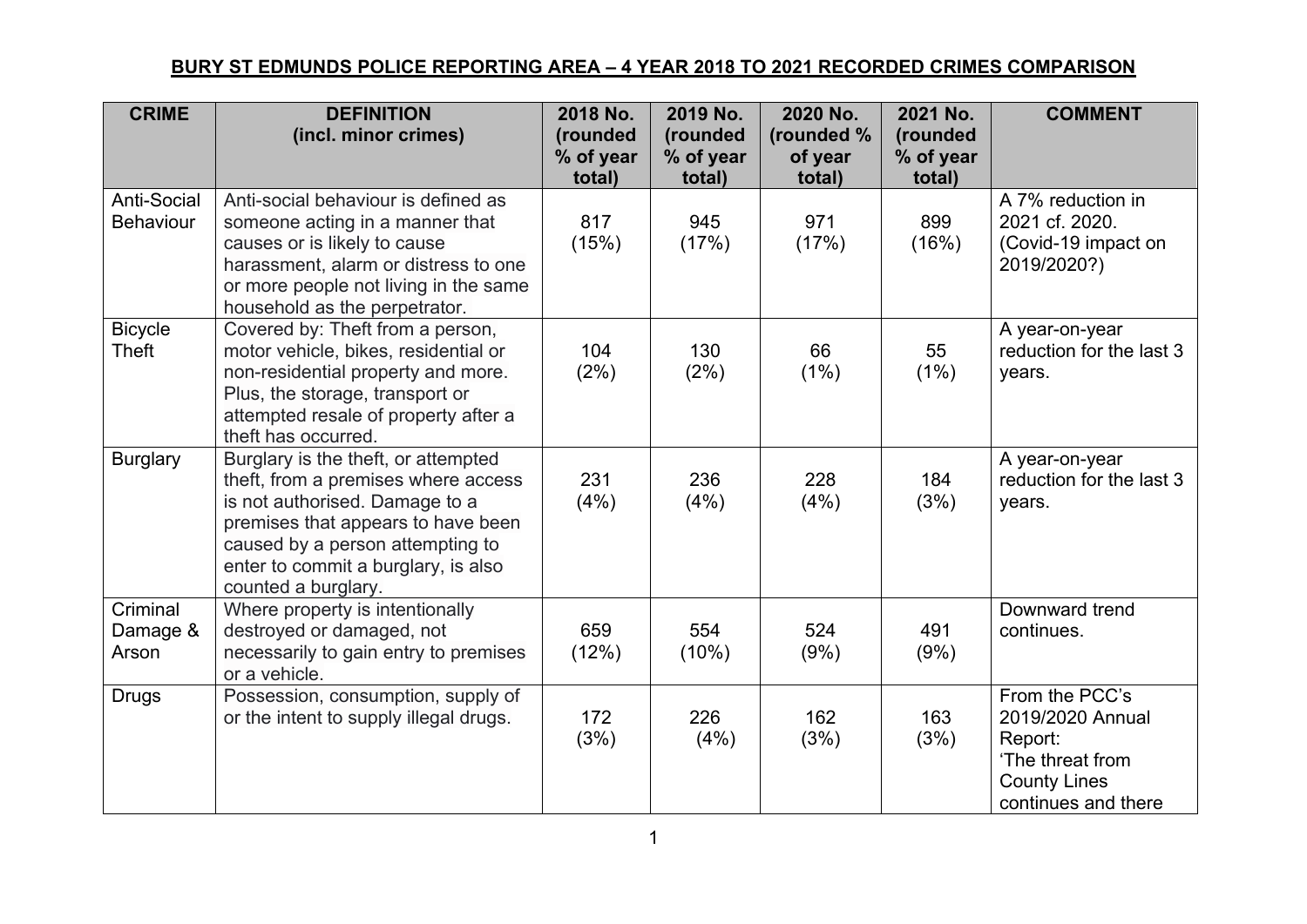|                             |                                                                                                                                                                                                                                   |                 |               |                 |               | has been good<br>progress in reducing<br>this threat due to<br>many agencies and<br>individuals harnessing<br>that power of<br>collaboration for which<br>our county is justifiably<br>proud.' |
|-----------------------------|-----------------------------------------------------------------------------------------------------------------------------------------------------------------------------------------------------------------------------------|-----------------|---------------|-----------------|---------------|------------------------------------------------------------------------------------------------------------------------------------------------------------------------------------------------|
| Other Theft                 | Covered by: Theft from a person,<br>motor vehicle, bikes, residential or<br>non-residential property and more.<br>Plus, the storage, transport or<br>attempted resale of property after a<br>theft has occurred.                  | 360<br>(6%)     | 305<br>(5%)   | 304<br>(5%)     | 266<br>(5%)   | A 12% reduction in<br>2021 cf. 2019 & 2020.                                                                                                                                                    |
| Possession<br>of<br>Weapons | Covered by: This is a broad category<br>of types not covered in other<br>categories. They range from weapon-<br>related crimes to hate crimes and<br>robbery.                                                                     | 52<br>(1%)      | 53<br>(1%)    | 56<br>(1%)      | 54<br>(1%)    | No significant trend.                                                                                                                                                                          |
| <b>Public</b><br>Order      | Assumed to be covered by: This is a<br>broad category containing offences<br>that are notifiable to the Home Office.                                                                                                              | 532<br>(10%)    | 516<br>(9%)   | 627<br>$(11\%)$ | 611<br>(11%)  | No significant change<br>cf. 2020.<br>(Covid-19 impact?)                                                                                                                                       |
| Robbery                     | Theft with the use of force or a threat<br>of force. Both personal and<br>commercial robbery are included.<br>Snatch theft is not included.                                                                                       | 34<br>$(< 1\%)$ | 31<br>$(1\%)$ | 34<br>$(1\%)$   | 26<br>$(1\%)$ | A 24% reduction in<br>2021 cf. 2020.                                                                                                                                                           |
| Shoplifting                 | Considered minor covered by: Theft<br>from a person, motor vehicle, bikes,<br>residential or non-residential property<br>and more. Plus, the storage,<br>transport or attempted resale of<br>property after a theft has occurred. | 342<br>(6%)     | 338<br>(6%)   | 301<br>(5%)     | 240<br>(4%)   | A 20% reduction in<br>2021 cf. 2020.                                                                                                                                                           |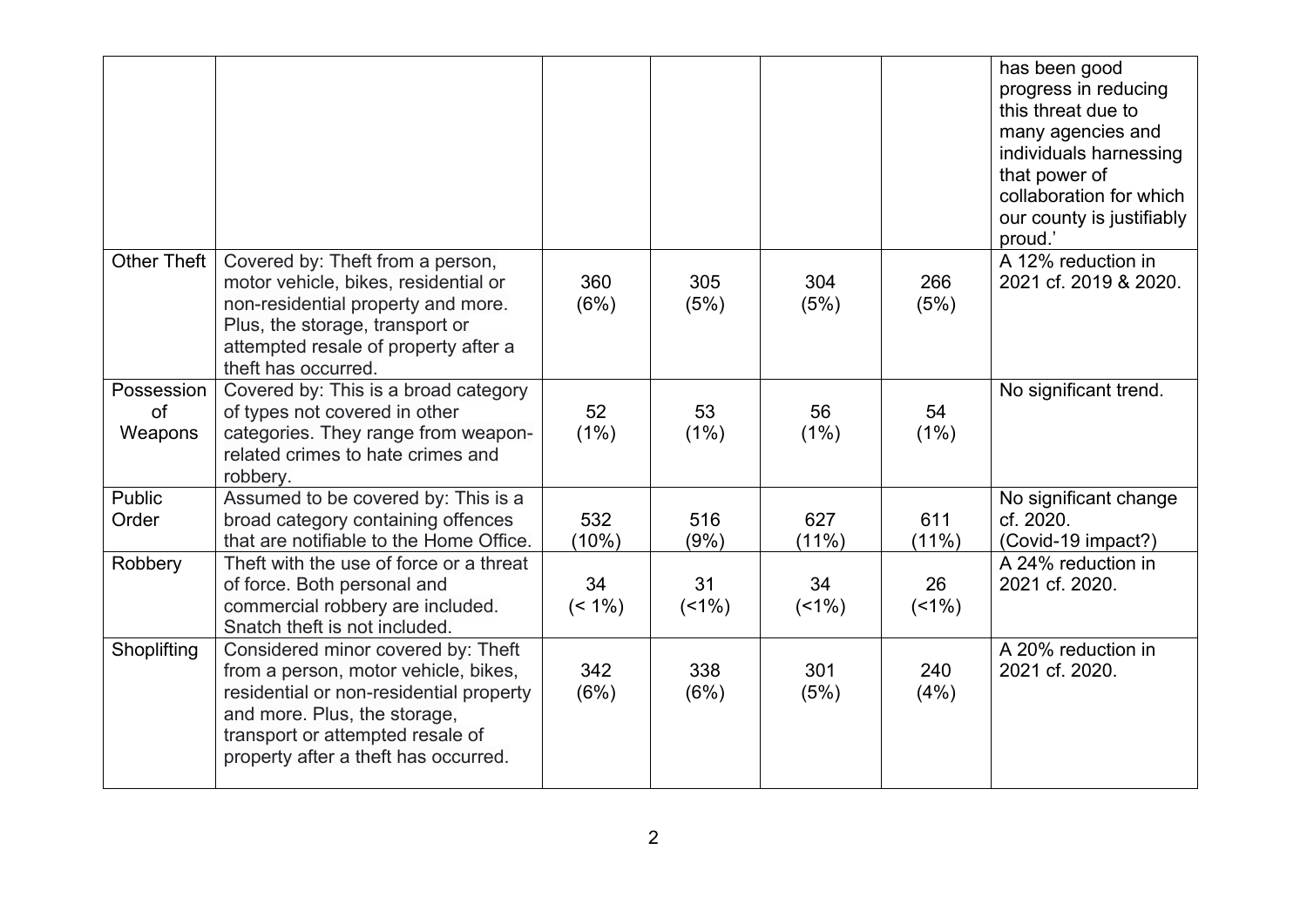| Theft from<br>a Person<br>Vehicle                           | Covered by: Theft from a person,<br>motor vehicle, bikes, residential or<br>non-residential property and more.<br>Plus, the storage, transport or<br>attempted resale of property after a<br>theft has occurred.<br>Covered by Criminal Damage and                                                               | 49<br>$($ < 1%) | 63<br>(1%)    | 54<br>(1%)    | 46<br>(1%)    | No significant trend.<br>No significant trend.                                                                                                                                                                                                                                                                                                                                                                                                                                                  |
|-------------------------------------------------------------|------------------------------------------------------------------------------------------------------------------------------------------------------------------------------------------------------------------------------------------------------------------------------------------------------------------|-----------------|---------------|---------------|---------------|-------------------------------------------------------------------------------------------------------------------------------------------------------------------------------------------------------------------------------------------------------------------------------------------------------------------------------------------------------------------------------------------------------------------------------------------------------------------------------------------------|
| Crime                                                       | Theft definitions.                                                                                                                                                                                                                                                                                               | 205<br>(4%)     | 162<br>(3%)   | 209<br>(4%)   | 209<br>(4%)   |                                                                                                                                                                                                                                                                                                                                                                                                                                                                                                 |
| Violence &<br>Sexual<br>(including<br>domestic<br>violence) | Includes a range of offences from<br>minor offences such as harassment<br>and common assault, to serious<br>offences such as murder, actual<br>bodily harm and grievous bodily<br>harm.<br>A broad category of sexual offences,<br>including Indecent Assault and<br>Unlawful (under age) Sexual<br>Intercourse. | 1888<br>(34%)   | 1988<br>(35%) | 2166<br>(37%) | 2263<br>(40%) | This category includes<br>reports of Domestic<br>Violence which has<br>been on the increase<br>in recent years.<br>From the PCC's<br>2019/2020 Annual<br>Report:<br>'The data shows<br>increases in relation to<br>domestic abuse and<br>serious sexual<br>offences over 12<br>months to 31 March<br>2020, when<br>considered against the<br>3-year (longterm)<br>average. There has<br>been a focus locally,<br>and nationally, over<br>recent years to<br>encourage victims<br>who experience |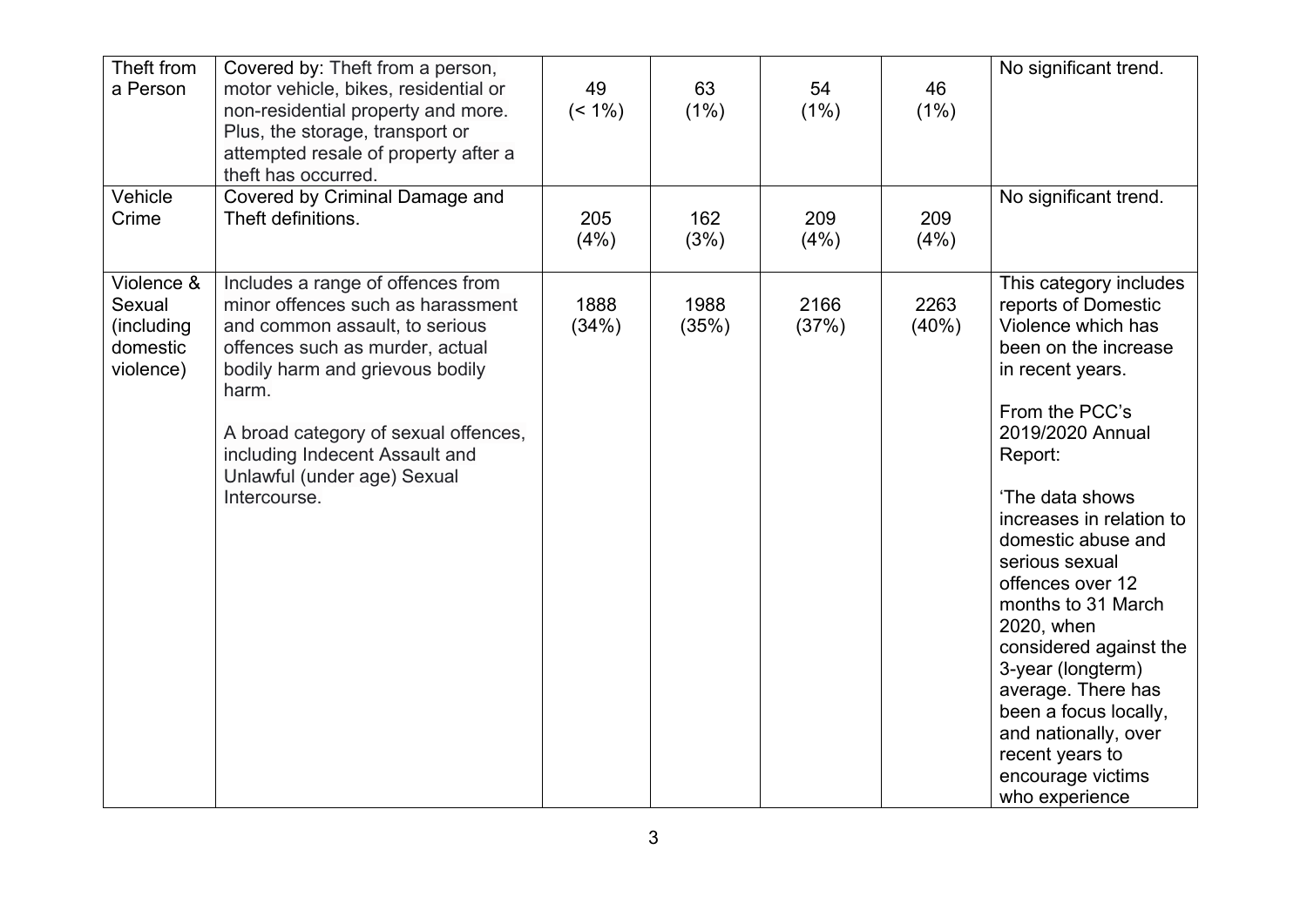|                               |                                                                                            |             |            |            |            | domestic abuse and<br>sexual offences to<br>report crime and seek<br>support from services.' |
|-------------------------------|--------------------------------------------------------------------------------------------|-------------|------------|------------|------------|----------------------------------------------------------------------------------------------|
| Other<br>Crime                | This is a broad category containing<br>offences that are notifiable to the<br>Home Office. | 100<br>(2%) | 73<br>(1%) | 97<br>(2%) | 98<br>(2%) | No significant trend.                                                                        |
| <b>Annual</b><br>$\mid$ Total | $\sim$                                                                                     | 5545        | 5620       | 5799       | 5605       |                                                                                              |

## Notes:

- 1. The Bury St Edmunds Police Reporting Area (see figure) consists of 53 parishes and 9 town wards.
- 2. Data extracted from the Suffolk Constabulary website (https://www.suffolk.police.uk) which is embedded in the UK Police website (https:///www.police.uk/).
- 3. The crime categories are a National system ('owned' by the Home Office) used by all 43 police forces across England and Wales.
- 4. The figures include very minor to very serious offences.
- 5. Not all crimes are reported to police.
- 6. Observations:
	- Small reduction in overall total in 2021 cf, 2020 (no significant trend).
	- Most 2021 category totals are similar to or less than 2020 figures with no significant trends.
	- A year on year increase in Violence and Sexual (incl. Domestic Abuse) accounting for 40% of recorded crime in 2021.
	- A 7% decrease in Anti-Social Behaviour accounting for 16% of recorded crime in 2021.
	- Vehicle Crime remains 29% up on 2018 levels accounting for 4% of total crime in 2021.
	- Burglary a slow downward trend for last 3 years accounting for 3% of recorded crime 2021.
	- Robbery year on year continues to account for <1% of recorded crime.
- 7. SCAM phone calls, e-mails, texts etc not included as Action Fraud is responsible.